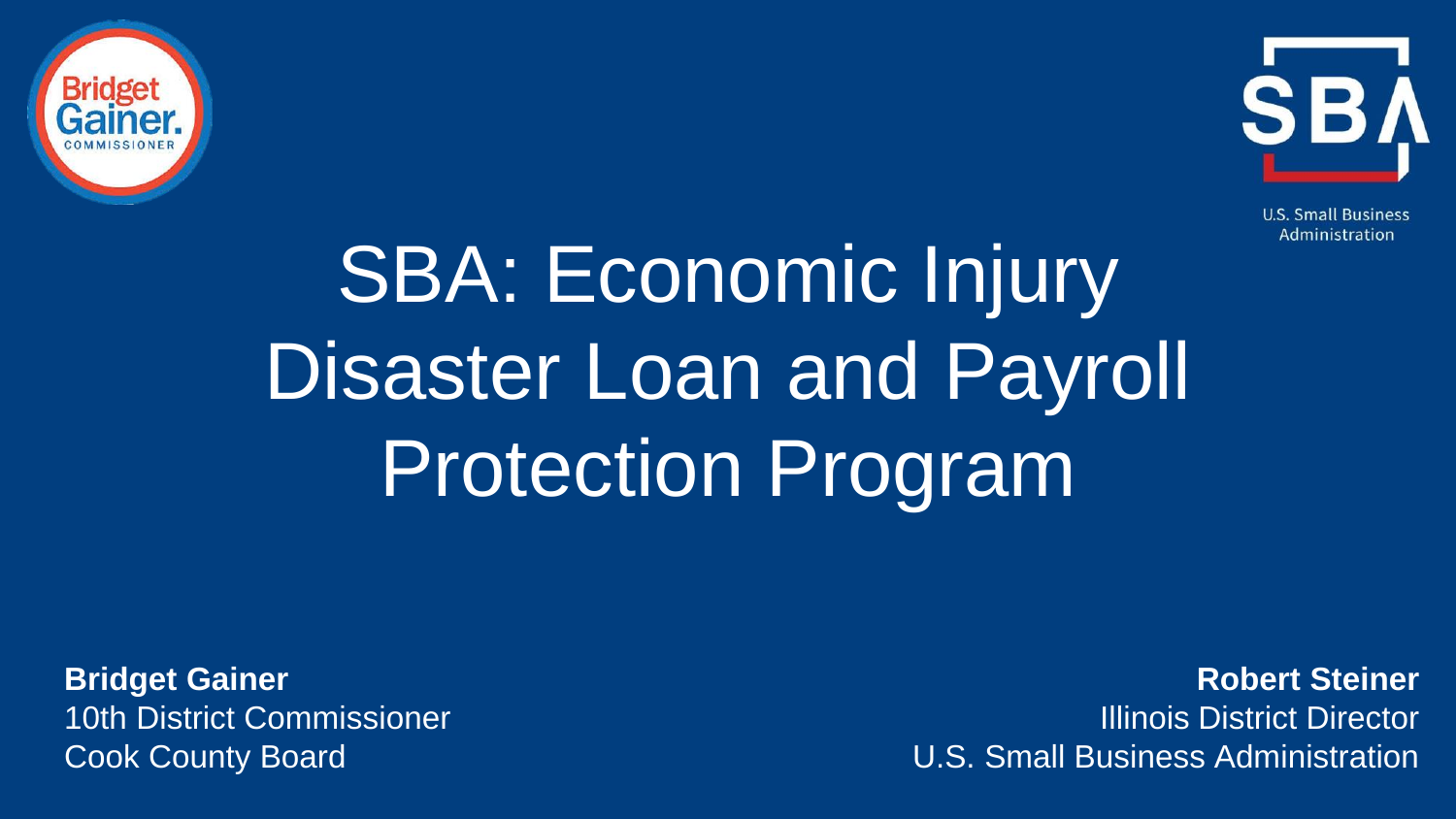### SBA Loan Options

- ❖ **Economic Injury Disaster Loans (EIDL):** Small business loan to cover the temporary loss of revenue as a result of the COVID-19 pandemic
- ❖ **Payroll Protection Program (PPP):** Small business loan to keep workforce employed during the COVID-19 pandemic



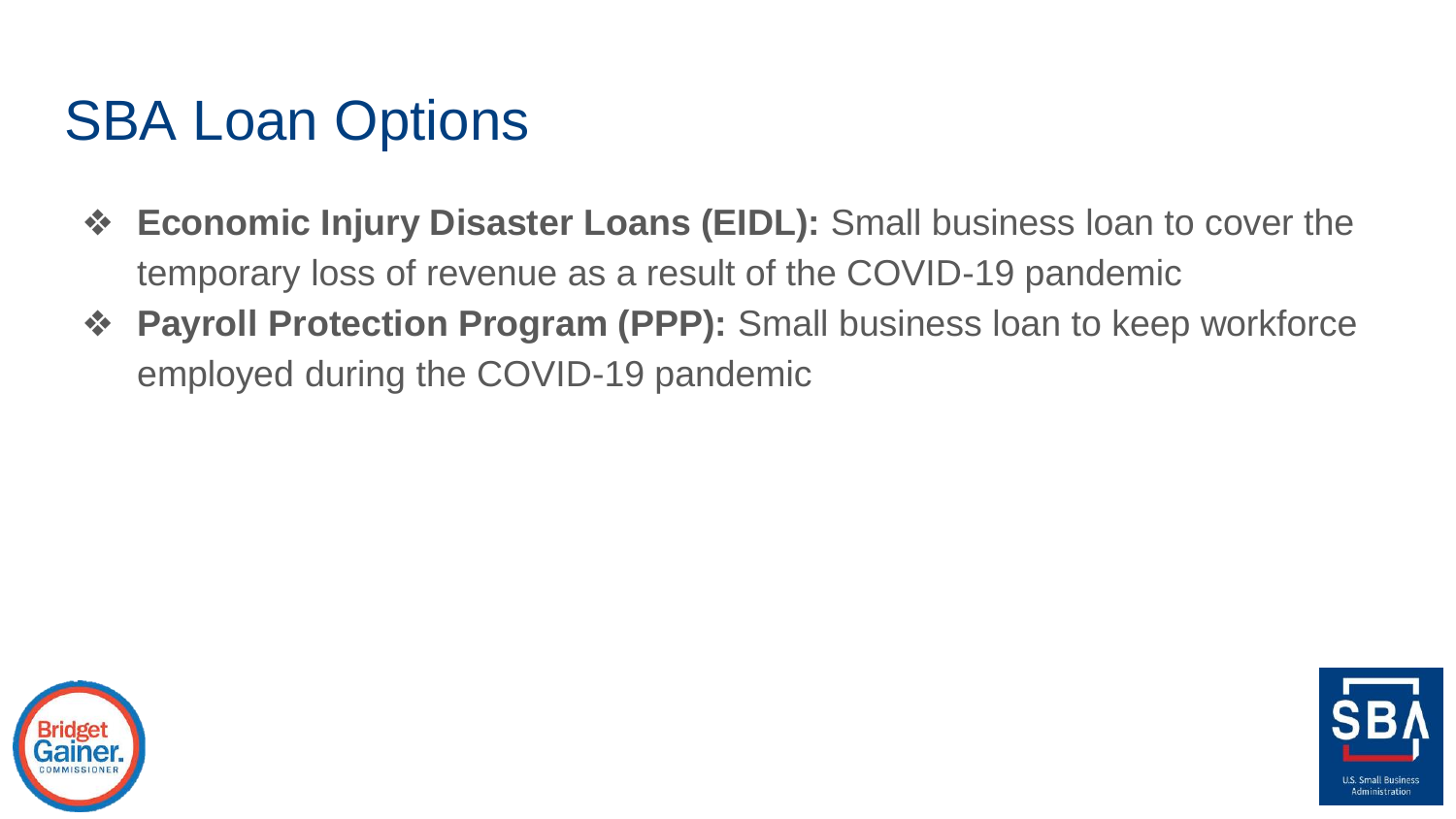## Economic Injury Disaster Loan (EIDL) Summary

| <b>Loan Amount</b> | 泰<br>EIDL can provide up to \$2 million of financial assistance<br>Actual loan amounts are based on amount of economic injury<br>÷                                                                                                                                                                                                                                                      |
|--------------------|-----------------------------------------------------------------------------------------------------------------------------------------------------------------------------------------------------------------------------------------------------------------------------------------------------------------------------------------------------------------------------------------|
| <b>Eligibility</b> | Small businesses: independently owned and operated companies with 500 employees or less*<br>÷<br>Small agricultural cooperatives<br>÷<br>壘<br>Most private nonprofit organizations<br>Sole proprietorships*<br>壘<br>壘<br>Independent contractors*<br>Cooperatives with 500 or fewer employees*<br>÷                                                                                     |
| <b>Loan Terms</b>  | Interest rates: 3.75% for small businesses and 2.75% for non-profit organizations<br>÷<br>Loan terms up to 30 years<br>÷<br>Repayment will be determined by your ability to repay the loan<br>÷                                                                                                                                                                                         |
| <b>Loan Use</b>    | EIDL will provide loans for working capital<br>泰<br>Pay fixed debts (rent, etc.)<br>$\blacktriangleright$<br>Payroll, Wages, Employee Cost<br>$\blacktriangleright$<br><b>Outstanding Expenses Accounts Payable</b><br>$\blacktriangleright$<br>Other bills that can't be paid because of the disaster's impact<br>$\blacktriangleright$<br>Does not replace lost sales or revenue<br>❖ |
| <b>Collateral</b>  | SBA requires collateral for loans of over \$25,000 (can use real estate as collateral)<br>泰<br>SBA will not decline a loan for lack of collateral - requires borrowers to pledge what is available<br>泰                                                                                                                                                                                 |

**U.S. Small Business** Administration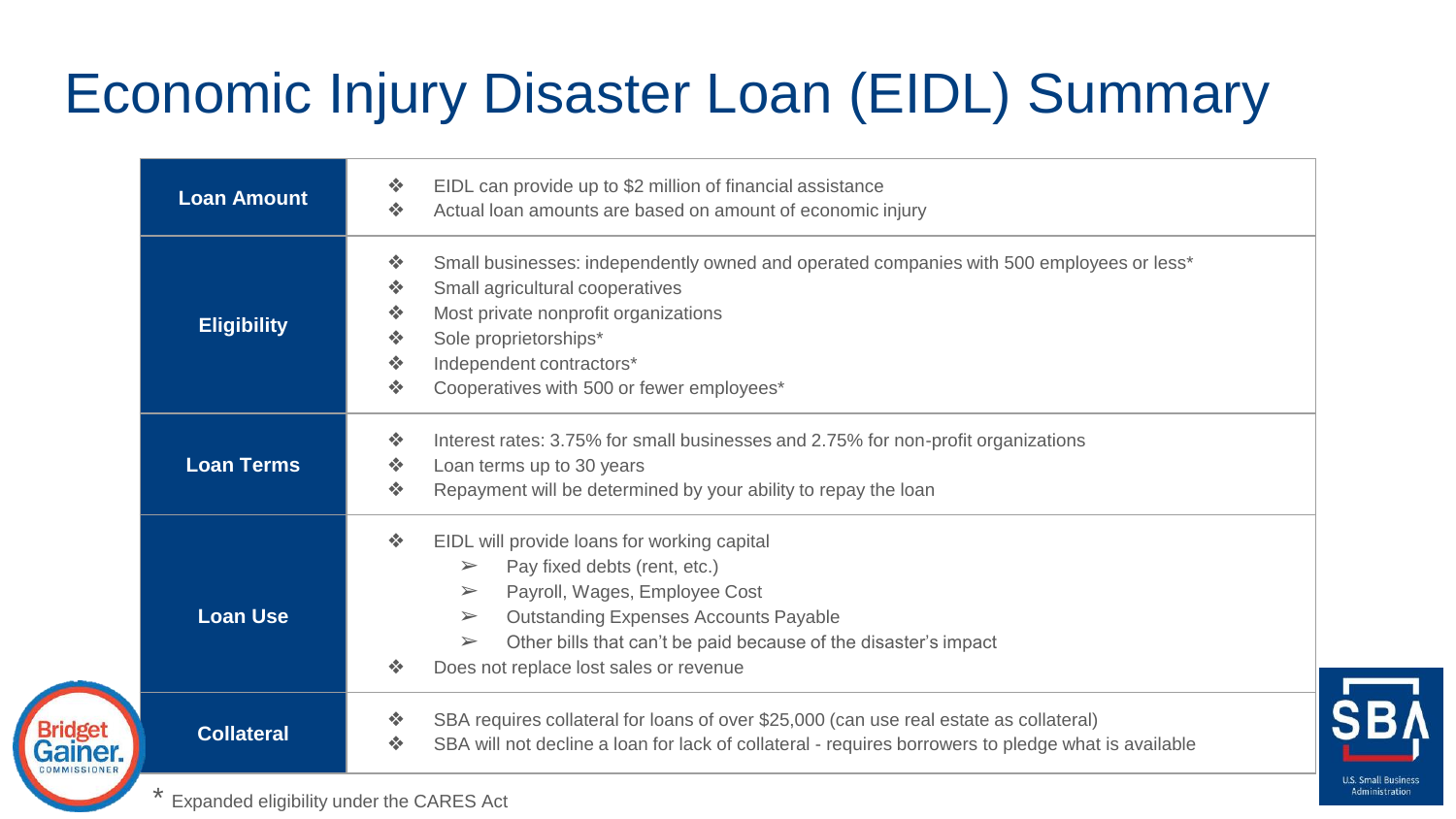## Payment Protection Program (PPP) Summary

| <b>Loan Amount</b> | 2.5 times average monthly payroll costs from 2019<br>泰<br>Subject to \$10 million cap<br>泰                                                                                                                                                                                                                                                                                                                                                                                                                                                                                                                                                                                                                                        |
|--------------------|-----------------------------------------------------------------------------------------------------------------------------------------------------------------------------------------------------------------------------------------------------------------------------------------------------------------------------------------------------------------------------------------------------------------------------------------------------------------------------------------------------------------------------------------------------------------------------------------------------------------------------------------------------------------------------------------------------------------------------------|
| <b>Eligibility</b> | 泰<br>Small businesses: independently owned and operated companies with 500 employees or fewer<br>泰<br>Most private nonprofit organizations<br>泰<br>Sole proprietorships<br>泰<br>Self-employed individuals<br>泰<br>Independent contractors<br>Businesses in certain industries can have more than 500 employees if they meet applicable SBA guidelines<br>泰                                                                                                                                                                                                                                                                                                                                                                        |
| <b>Loan Terms</b>  | 泰<br>Interest rate: 0.5% fixed rate<br>泰<br>Loan terms up to 2 years                                                                                                                                                                                                                                                                                                                                                                                                                                                                                                                                                                                                                                                              |
| <b>Loan Use</b>    | $\mathcal{L}_{\mathcal{S}}$<br>PPP loans are forgiven if the loan is used only for the following:<br>Salary, wages, commissions, or tips (Payroll costs capped at \$100,000 annualized for each<br>$\blacktriangleright$<br>employee)<br>Employee benefits (incl. costs of vacation, parental, family, medical or sick leave; allowance for<br>$\blacktriangleright$<br>separation or dismissal; payments required for the provision of group health benefits; and<br>payment of any retirement benefit)<br>State and local taxes assessed on compensation<br>$\blacktriangleright$<br>For sole proprietor or independent contractor: wages, commissions, income, or net earnings for<br>$\blacktriangleright$<br>self-employment |
| <b>Collateral</b>  | No collateral is required<br>泰<br>No personal guarantee requirement<br>❖                                                                                                                                                                                                                                                                                                                                                                                                                                                                                                                                                                                                                                                          |

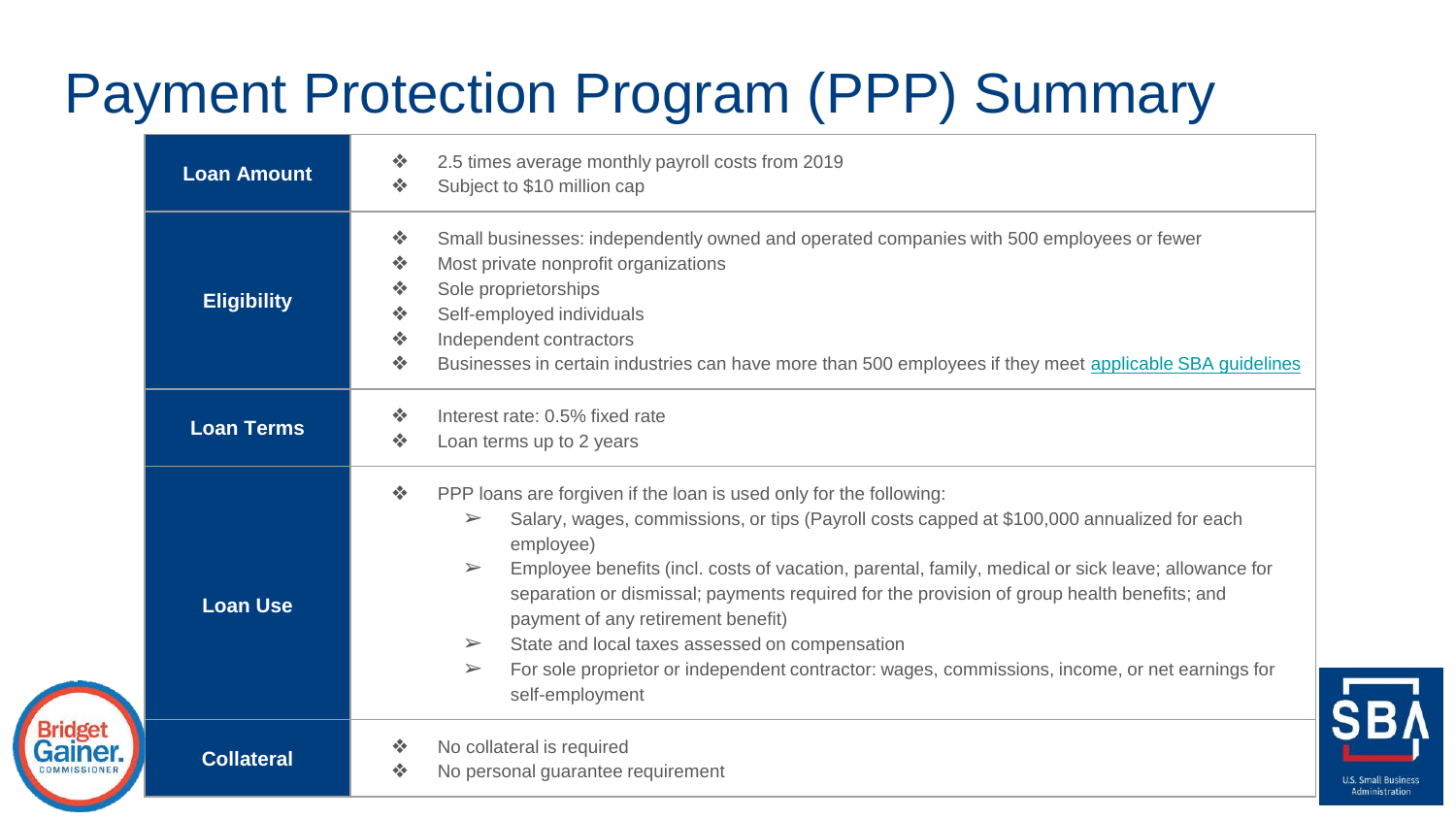## How do I apply?

### **Emergency Injury Disaster Loans (EIDL) Payroll Protection Program (PPP)**

**Access Application Directly**

- ❖ Online: Electronic Loan Application (ELA): <https://disasterloan.sba.gov/ela>
- ❖ Paper Loan: download from [www.sba.gov/disaster](http://www.sba.gov/disaster)
	- $\triangleright$  Mailed to: US Small Business Administration, Processing and Disbursement Center, 14925 Kingsport Road, Fort Worth, TX 76155

#### **Required Documentation**

- ❏ Completed SBA Loan Application (SBA Form 5) – *submitted electronically or by mail*
- ❏ Tax information Authorization (IRS Form 4506T)
- ❏ Complete copies of most recent Federal Income Tax Return
	- ❏ Schedule of Liabilities (SBA Form 2202)
	- ❏ Personal Financial Statement (SBA Form 413)

#### **Important Dates**

- ❖ April 3, 2020: Application available to small businesses and sole proprietorships
- ❖ April 10, 2020: Application available to independent contractors and self-employed individuals
- ❖ June 30, 2020: Last date for PPP availability

**Apply directly through existing SBA lender**



- Can apply through any [existing SBA 7\(a\) lender](https://www.sba.gov/article/2020/mar/02/100-most-active-sba-7a-lenders)
- ❖ Complete downloadable [application](https://home.treasury.gov/system/files/136/Paycheck-Protection-Program-Application-3-30-2020-v3.pdf) by June 30, 2020

#### **Required Documentation**

- SBA PPP Application (SBA Form 2483)
- ❏ Payroll expense verification documents ❏IRS Forms 940 and 941

❏Payroll summary report with corresponding bank statements

❏Breakdown of payroll benefits (vacation, allowance for dismissal, group healthcare benefits, etc.)

❏1099s (for independent contractors)



Administration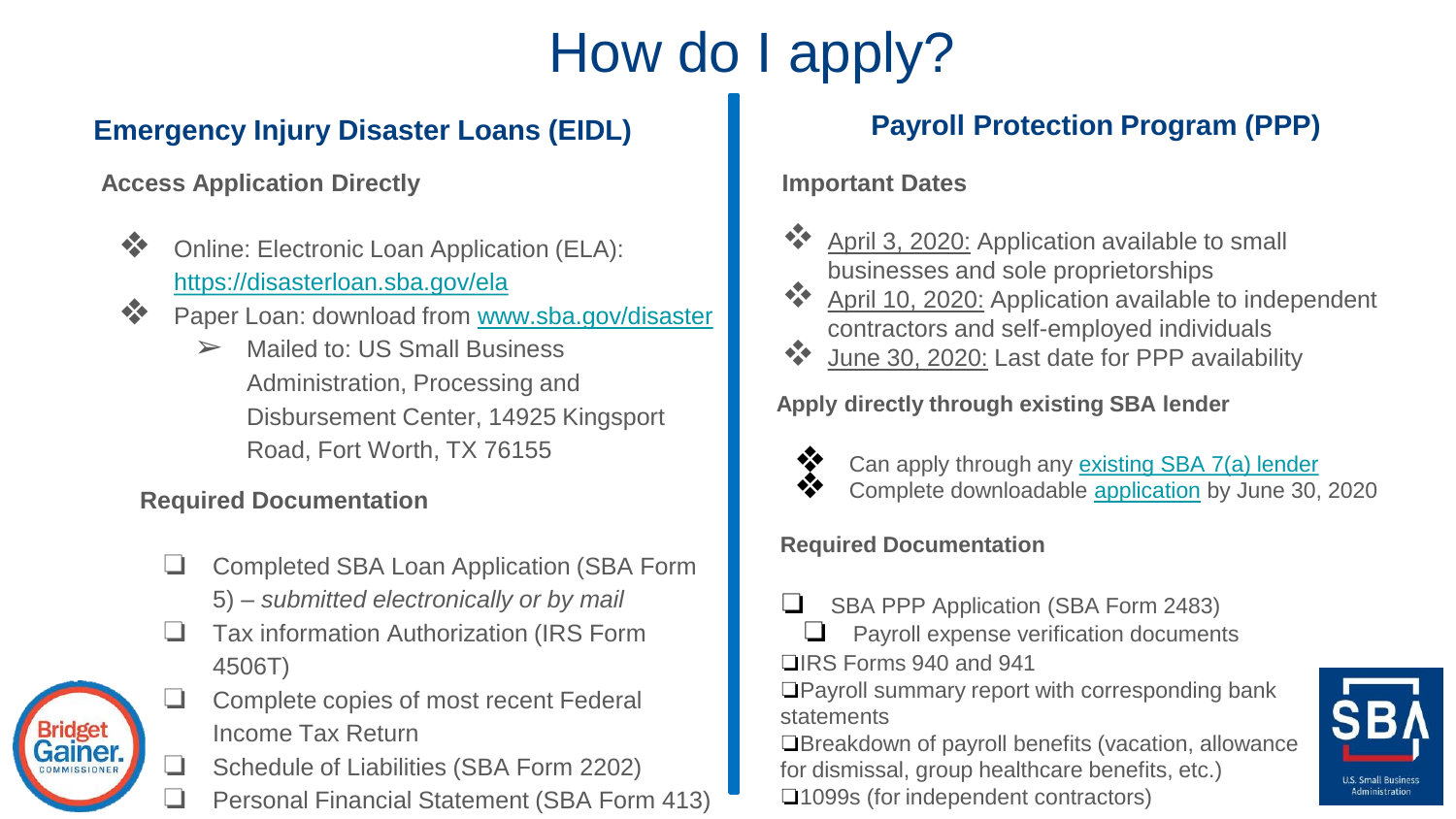### When will I receive funding?

### **Emergency Injury Disaster Loans (EIDL) Payroll Protection Program (PPP)**

- ❖ SBA will disburse funds within 5 days of execution of closing documents
- ❖ **If a business needs money immediately,**  certain applicants can receive an advance of up to \$10,000 within 3 days of EIDL application submission
	- ❖ Requirement: Submit application between January 31 and December 31, 2020
	- ❖ Businesses will not be required to repay the \$10,000 advance even if SBA ultimately denies the application

- ❖ This is dependent on the lending institution
	- Each bank is processing requests as soon as they can
	- ❖ You will receive status reports on your application from your lender



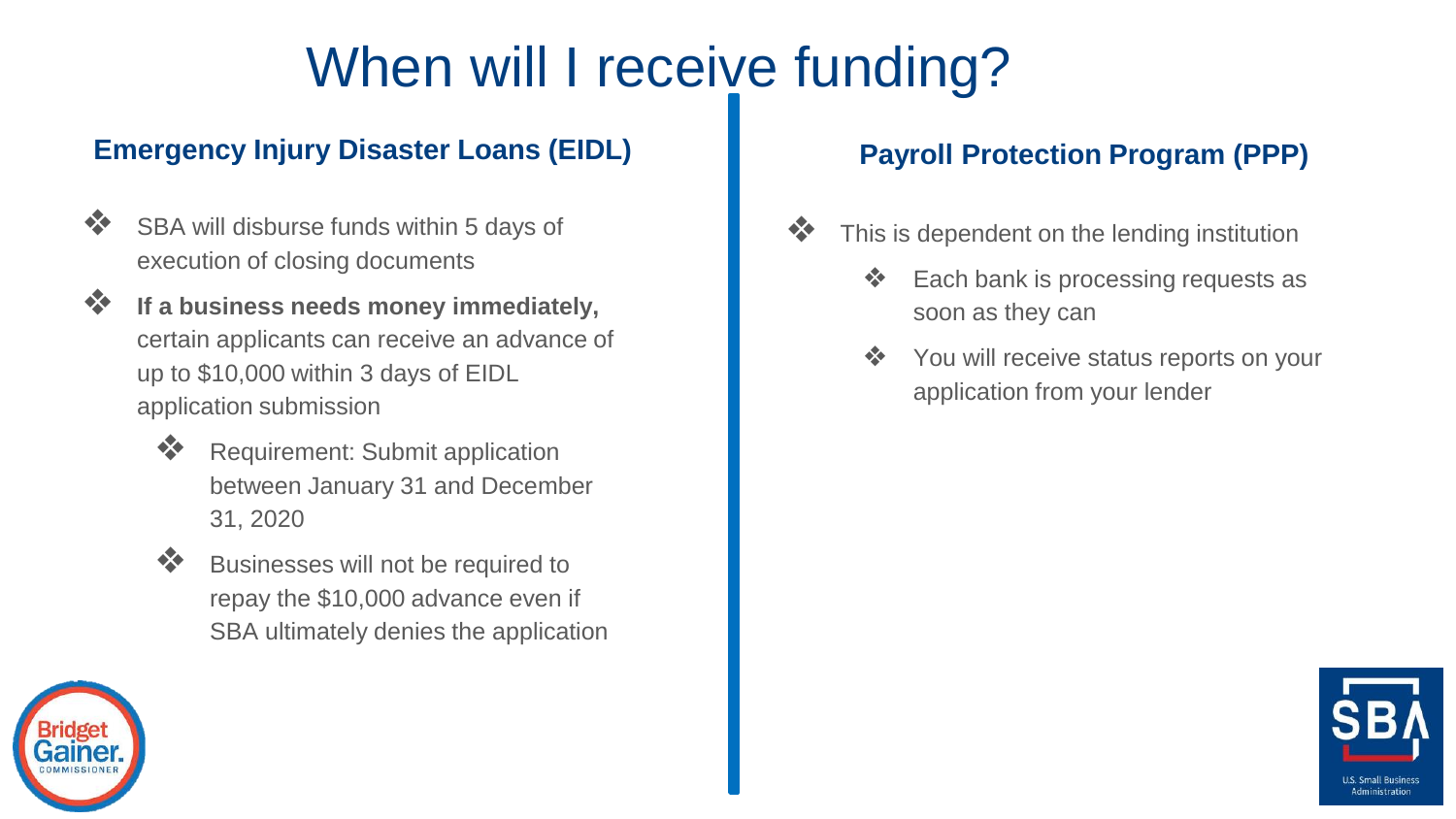### Banks & Neighborhood Developers

- Tony "Thurman" Smith
	- Many locations
	- PNC Bank
		- Online Only: [https://www.pnc.com/en/cus](https://www.pnc.com/en/customer-service/paycheck-protection-program.html) tomer-service/paycheckprotection-program.html
- Look at currently registered banks here: [https://www.sba.gov/paycheckprotectio](https://www.sba.gov/paycheckprotection/find) n/find